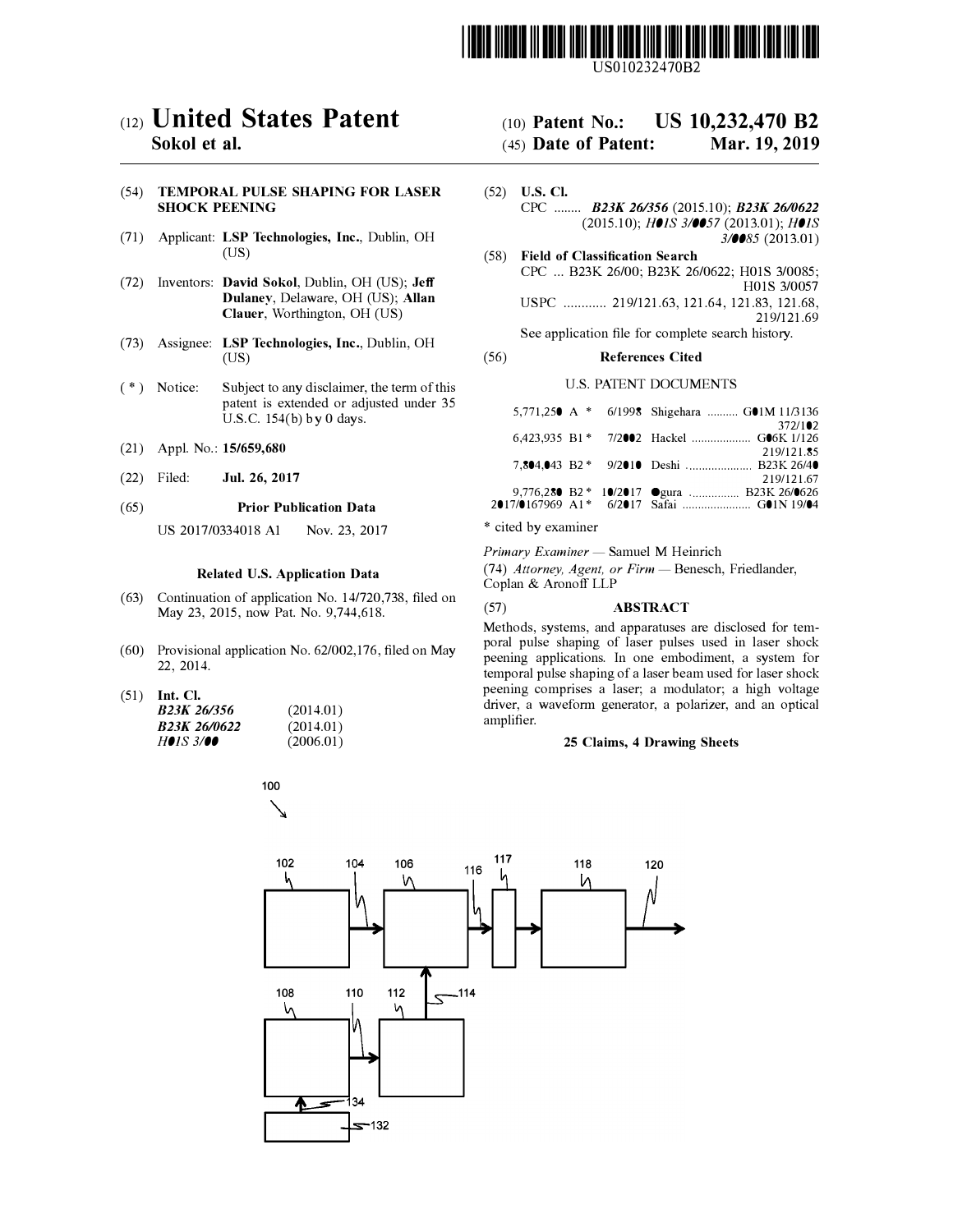

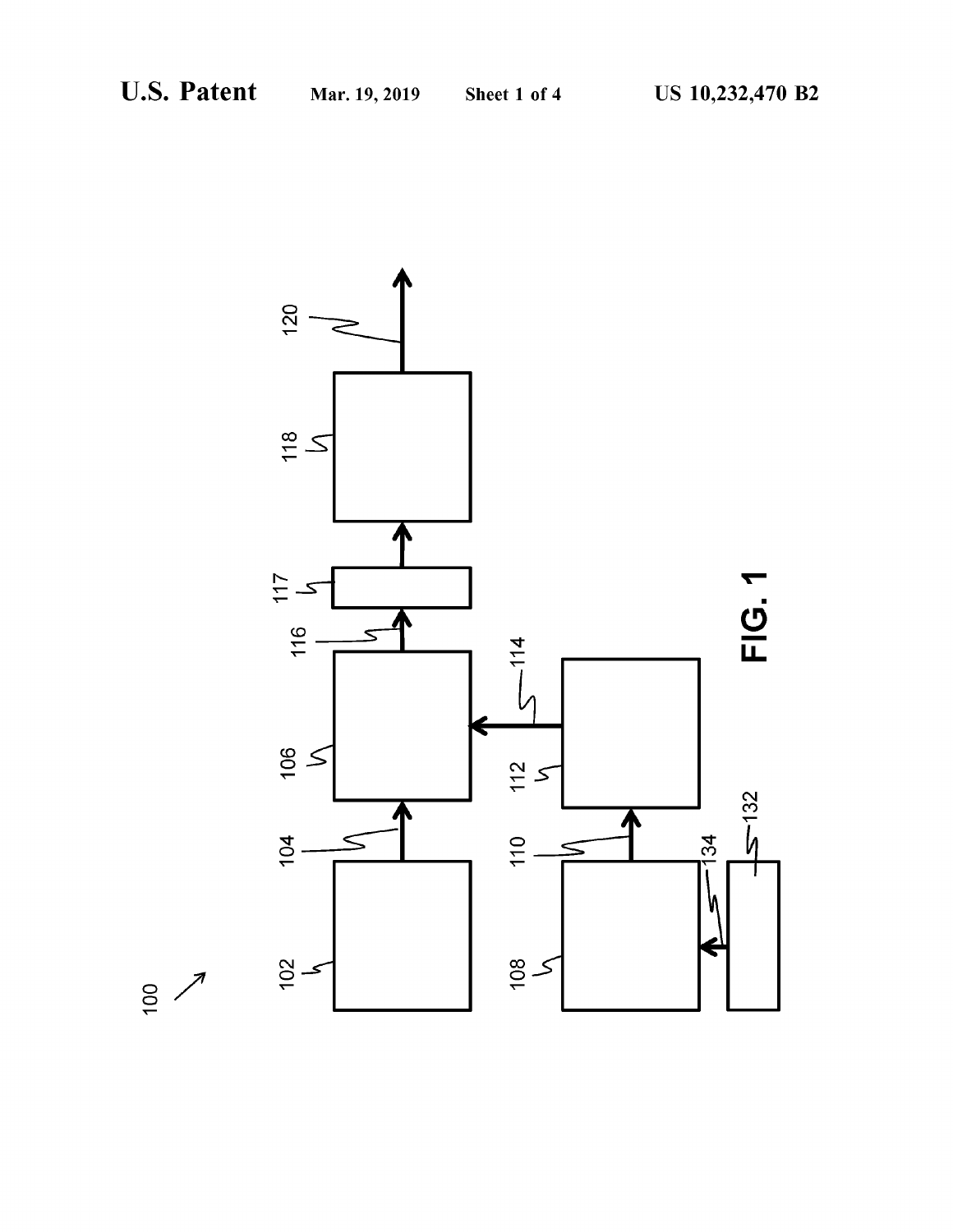

**FIG. 2**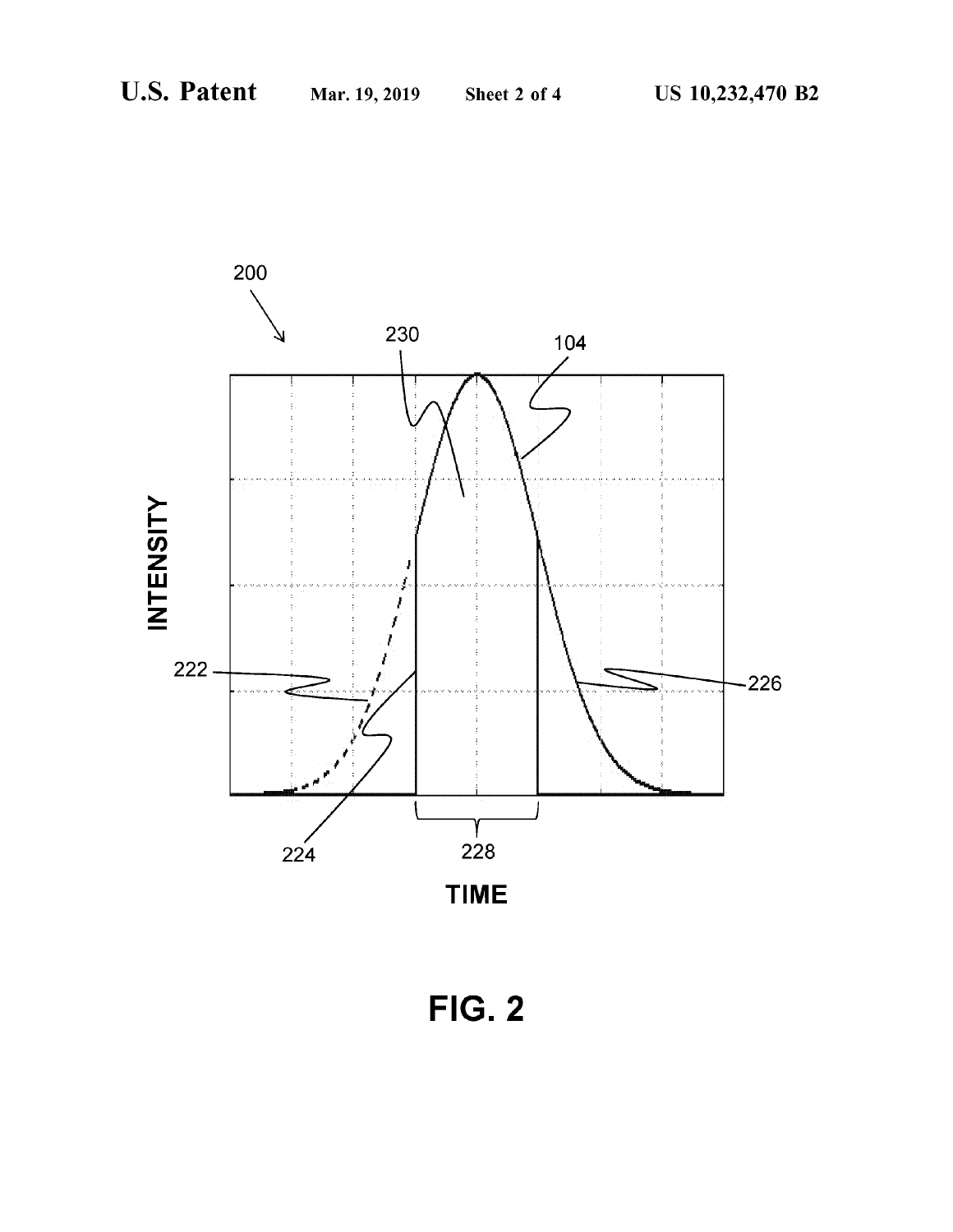120  $\searrow$ 



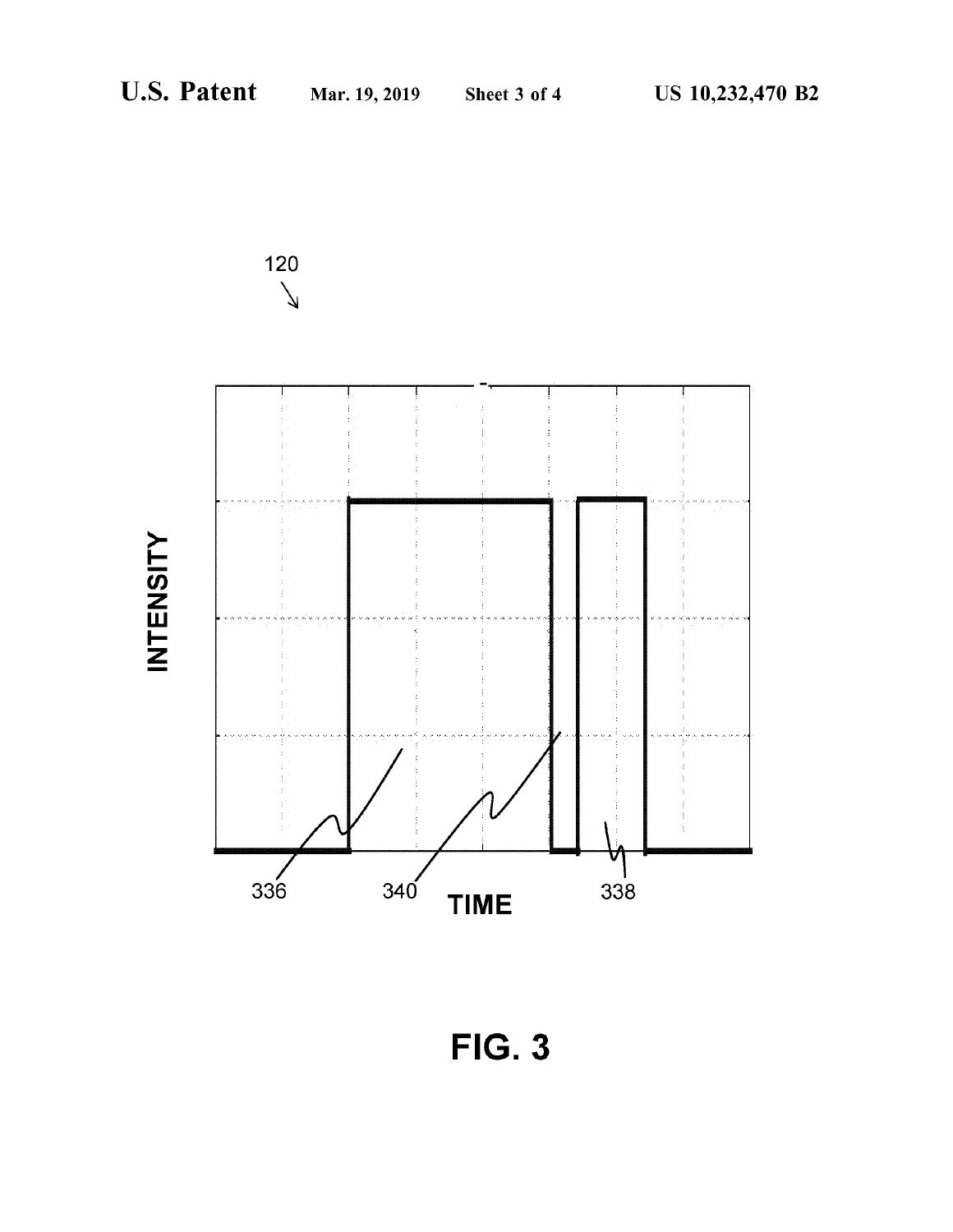

 $FIG. 4$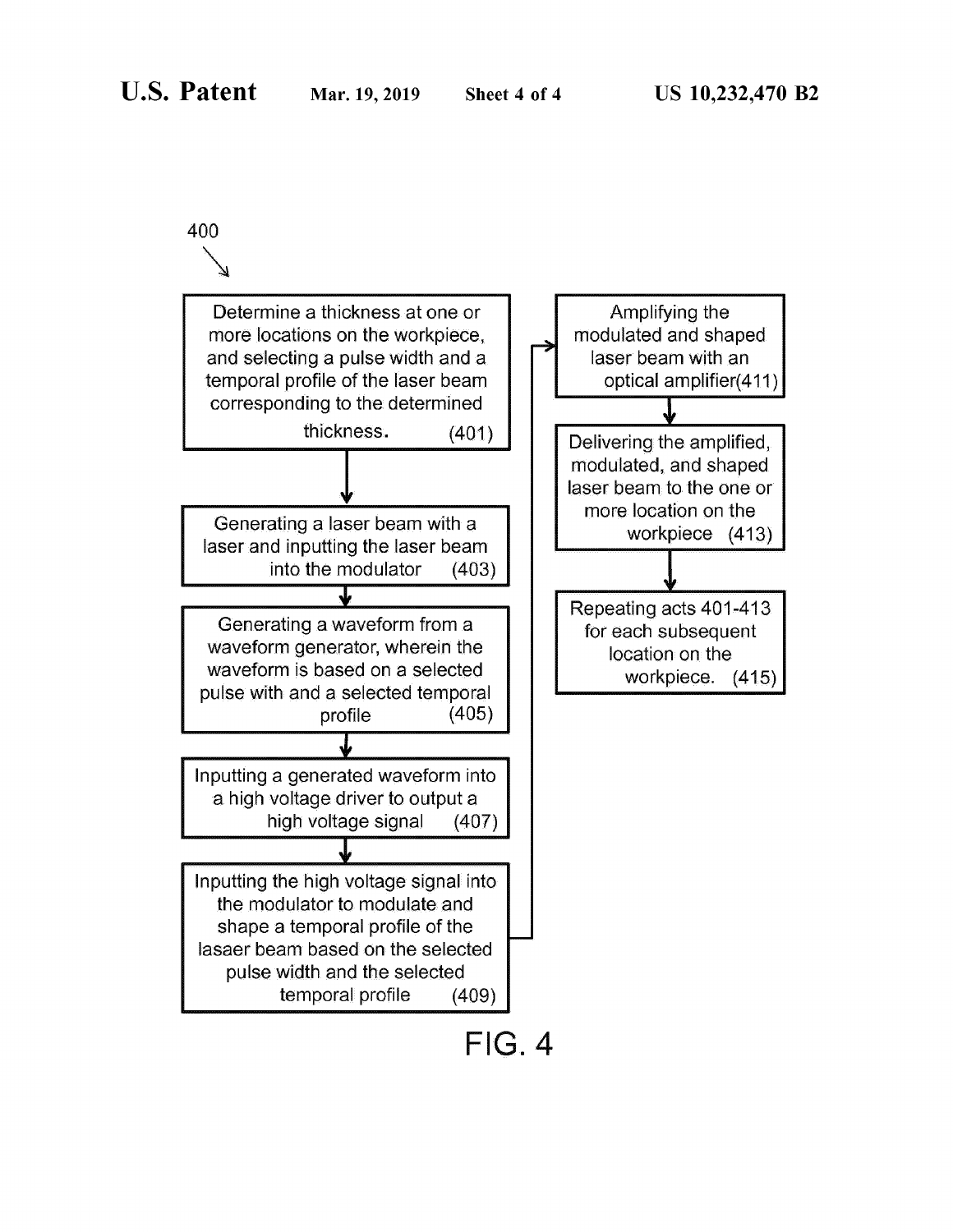50

# TEMPORAL PULSE SHAPING FOR LASER **SHOCK PEENING**

### **CROSS-REFERENCE TO RELATED APPLICATIONS**

This application is continuation of U.S. application Ser. No. 14/720,738 filed May 23, 2015, and entitled "TEMPO-RAL PULSE SHAPING FOR LASER SHOCK PEEN-ING", and claims the benefit of U.S. Provisional Patent 10 Application No. 62/002,176 filed May 22, 2014. The entire contents of each of the above-identified applications are incorporated herein by reference.

# **BACKGROUND**

The laser shock peening ("LSP") process, a substitute process for traditional shot peening, is a cold working process used to produce a compressive residual stress layer and modify mechanical properties of materials by impacting 20 the material with enough force to create plastic deformation. The residual stresses created by the LSP process increase a material's resistance to fatigue and stress, and the LSP process can be used to strengthen and harden materials. LSP uses high energy laser pulses to lase both transparent and 25 opaque overlays on a surface of a workpiece to generate a plasma plume and cause a rapid rise of pressure on the surface of a workpiece. This pressure creates and sustains a shockwave, which propagates through a workpiece material. The shockwave generated by LSP induces cold work into the 30 microstructure of the workpiece material and contributes to the increased performance of the workpiece material. As the shockwave travels into the workpiece, some of the energy of the wave is absorbed during the plastic deformation of the workpiece material. This is also known as cold working. The 35 shockwave permanently stretches the internal structure of the workpiece material. This plastic deformation generates compressive residual stresses in the workpiece material, and increases the strength of the workpiece material. LSP uses a laser pulse width of about 5 nanoseconds (ns) to about 40 ns 40 and a typical spot diameter for a laser beam in LSP is about 1.0 to about 6.0 mm. Fluence is the measure of energy delivered per unit area, and in LSP applications, fluence is typically over 100 J/cm<sup>2</sup>.

The present application appreciates that customizing a 45 laser pulse for LSP applications may be a challenging endeavor.

### **SUMMARY**

Systems and methods are provided for temporal pulse shaping of a pulsed laser beam used in LSP applications.

In one embodiment, a system for temporal pulse shaping of a laser beam used for laser shock peening is provided, the system comprising: a laser; a modulator; a high voltage 55 driver; a waveform generator; a polarizer; and an amplifier.

In another embodiment, a system for temporal pulse shaping of a pulsed laser output used for laser shock peening is provided, the system comprising: a laser operable to produce a pulsed laser beam, wherein the laser is at least one 60 of: a diode pumped continuous wave laser, a diode pumped fiber laser, and a long pulse laser oscillator; a modulator operable to modulate the pulsed laser beam, wherein the modulator is at least one of: an electro-optic modulator, an acousto-optic modulator, and an electro-optic Pockels cell; a 65 high voltage driver operable to output a high voltage signal in response to an input waveform, the high voltage driver

operatively connected to the modulator and a waveform generator; the waveform generator, wherein the waveform generator is operable to generate at least one waveform in response to a trigger signal from a processor, wherein the at least one waveform is input into the high voltage driver to generate the high voltage signal; a polarizer, comprising a first polarization direction; and an amplifier, the amplifier operable to amplify the modulated pulsed laser beam to output an amplified, modulated, pulsed laser beam.

In another embodiment, a method for temporal pulse shaping of a laser beam used in laser shock peening of a workpiece is provided, the method comprising the acts of: (1) determining at least one of: a desired magnitude of residual stress, and a desired depth of residual stress, at one <sup>15</sup> or more locations on the workpiece and selecting a pulse width and a temporal profile of the laser beam corresponding to the at least one of: the desired magnitude of residual stress, and the desired depth of residual stress; (2) generating the laser beam with a laser and inputting the laser beam into a modulator; (3) generating a waveform from a waveform generator, wherein the waveform is based on the selected pulse width and the selected temporal profile; (4) inputting the generated waveform into a high voltage driver to output a high voltage signal; (5) inputting the high voltage signal into the modulator to modulate and shape a temporal profile of the laser beam based on the selected pulse width and the selected temporal profile; (6) amplifying the modulated and shaped laser beam with an optical amplifier; (7) delivering the amplified, modulated, and shaped laser beam to the one or more locations on the workpiece; and (8) repeating steps 1-7 for each subsequent location on the workpiece.

# BRIEF DESCRIPTION OF THE DRAWINGS

The accompanying figures, which are incorporated in and constitute a part of the specification, illustrate various example systems, methods, and results, and are used merely to illustrate various example embodiments.

FIG. 1 illustrates a schematic view of an example system for temporal pulse shaping of a laser beam pulse.

FIG. 2 illustrates an example modification to a temporal profile of a pulsed laser beam.

FIG. 3 illustrates an example embodiment of temporal pulse shaping for a pulsed laser beam.

FIG. 4 is a flow chart illustrating an example method for temporal pulse shaping of a laser beam pulse.

# DETAILED DESCRIPTION

Embodiments claimed herein disclose temporal pulse shaping for laser pulses used in LSP applications. In LSP applications, real time variation of laser temporal profiles, including variations to both pulse width and pulse shape, is beneficial.

For LSP applications, short temporal laser pulses having pulse widths of less than about 10 ns may produce higher residual stresses on a surface of a workpiece, but a depth of residual stress for laser pulses at this pulse width may not adequately penetrate past a surface of a workpiece. Residual stress produced by a longer pulse, for example a pulse width of about 20 ns, may penetrate deeper into a workpiece. Thus, better fatigue resistance for a workpiece may be achieved by first processing a workpiece with a layer of 20 ns laser pulses followed by processing a workpiece with a layer of 10 ns laser pulses. Workpieces with varying thicknesses may also present problems in LSP applications requiring laser pulses with different temporal profiles. It may be beneficial to vary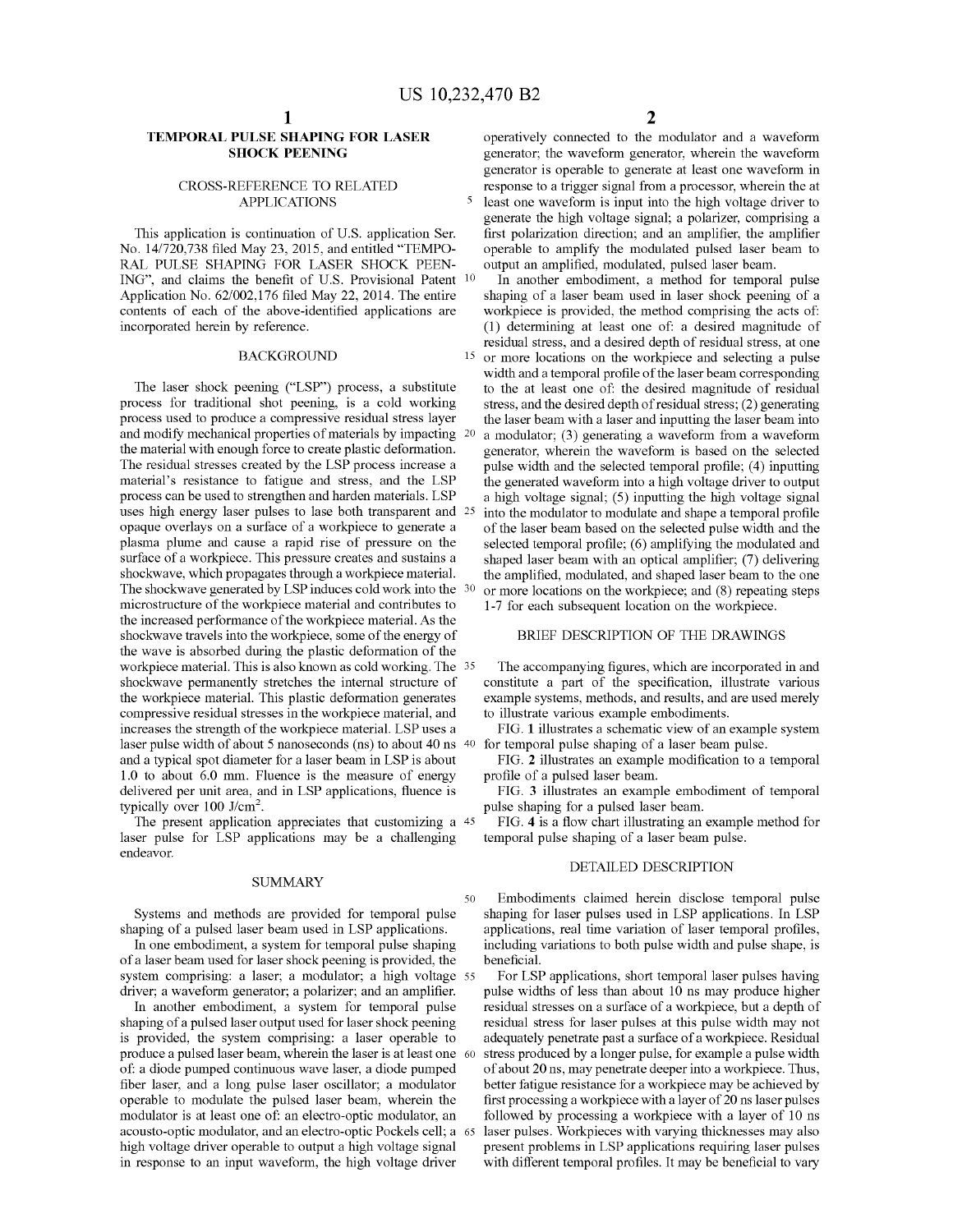a temporal pulse width of a laser pulse in real time during LSP applications such that thinner sections of a workpiece may be processed with shorter laser pulses, and thicker sections be processed with longer laser pulses in a continuous processing cycle.

With reference to FIG. 1, a schematic view of a system 100 for temporal pulse shaping of a laser pulse 104 is illustrated. System 100 for temporal pulse shaping of an input laser pulse 104 may include: a laser 102, a modulator 106, a waveform generator 108, a high voltage driver 112, 10 a polarizer 117, an amplifier 118, and a processing device 132.

Laser  $102$  may be at least one of: a continuous wave  $(CW)$ laser, a CW fiber laser, a diode pumped CW laser, a diode pumped CW fiber laser, and a long pulse laser oscillator. 15 Laser 102 may include a laser crystal such as a neodymiumdoped YAG (Nd:YAG), neodymium-doped vanadate (ND: YVO<sub>4</sub>), neodymium-doped YLF (Nd:YLF), or any other sold-state crystal material, in either a rod or a slab gain medium to produce a pulsed laser beam. Laser 102 may be 20 configured to produce a pulsed laser beam for use in LSP applications. Laser 102 may be configured to deliver laser pulses having: a pulse energy of between about 1 J and about 50 J (at the output of the final amplifier module  $118$ ); wavelengths between about 1053 nm and about 1064 nm; 25 and pulse widths of between about 5 ns and about 40 ns. Laser 102 may be configured as single frequency in a TEM<sub>00</sub> mode, as  $TEM_{00}$  only, or setup to operate in multimode. As used herein, "laser" may refer to a laser oscillator alone, or a laser oscillator in addition to optical amplification.

Modulator 106 may be at least one of an electro-optic modulator, an acousto-optic modulator, and an electro-optic Pockels cell. In one embodiment, modulator 106 is a Pockels cell used with high voltage driver 112, waveform generator 108, and polarizer 117 to modify a temporal profile of input 35 laser pulse 104. In one embodiment, Pockels cell 106 is a fast modulator operable to modulate in time measurable in a range of nanoseconds to picoseconds. Pockels cell 106 may comprise different types of crystals and cell sizes, and thus require different levels of voltage inputs for proper 40 operation. Pockels cell 106 may require a voltage input in excess of 1,000 V and may use high voltage driver 112 to produce high voltages needed for proper operation. In another embodiment, modulator 106 is an acousto-optic modulator used with a lower power CW laser beam to cut 45 out a temporal profile of a CW laser beam. In this embodiment, additional amplifiers are used to amplify a temporal profile cut out of a CW laser beam. Modulator 106 may be set up in a pulse slicer mode using high voltage driver 112 and polarizer 117 to produce a temporal profile of desired 50 temporal pulse width and temporal pulse shape. In pulse slicer mode, high voltage driver 112 may provide high voltage signals to modulator 106 to rotate a polarization of input laser pulse 104. If the orientation of polarization axis of input laser pulse 104 aligns with an orientation of a 55 polarization axis of polarizer 117, input laser pulse 104 may pass through polarizer 117 and further through system 100. In one embodiment, modulator 106 and polarizer 117 are set up to not allow transmission of input laser pulse 104. Varying a voltage used to operate modulator 106 may vary 60 a degree of transmission, for example between 0-100%, of input laser pulse 104 through polarizer 117. Use of modulator 106 in pulse slicer mode may be used to shape a leading and a trailing edge of a temporal pulse profile for input laser pulse 104. 65

With reference to FIG. 2, a temporal profile 200 of an example input laser pulse 104 is illustrated. Temporal profile 4

200 of input laser pulse 104 may be substantially Gaussian in appearance. Leading edge 222 may be sliced off by modulator 106 operating in pulse slicer mode as described above, so as to produce a sharper leading edge 224. Sharp leading edge 224 may provide a faster rise time for input laser pulse 104. Trailing edge 226 may also be sliced off by modulator 106 to vary a pulse width 228 of laser pulse 104. In one embodiment, rise time of laser pulse 104 is less than about 5 ns.

Use of modulator 106 in pulse slicer mode may be used to shape a leading edge 222, and trailing edge 226 of input laser pulse 104, but use of modulator 106 in pulse slicer mode alone may not modify an interior shape 230 of input laser pulse 104 between leading edge 222 and trailing edge 226. Waveform generator 108 used with high voltage driver 112 and modulator 106 may be used to modify an interior shape 230 of input laser pulse 104. In one embodiment, modulator 106, used with waveform generator 108 and high voltage driver 112, are used to vary an amplitude of interior shape 230, and thus vary an energy level of input pulsed laser beam 104. Modulator 106 may be operable to vary a pulse width of input laser pulse 104 to a pulse width between about 5 ns and about 40 ns for use in LSP operations. Modulator 106 may be used to configure input laser pulse 104 in various temporal shapes. High voltage driver 112 may be used to control a modulation, for example, of input laser pulse 104 in modulator 106, with a high voltage signal 114 from high voltage driver 112 to modulator 106. Waveform generator 108 may be operable to control high voltage driver 112, modulator 106, and polarizer 117 by providing a unique waveform 110 to high voltage driver 112 to control an output of high voltage signal 114 from high voltage driver 112 to modulator 106. Waveform generator 108 may be similar to function generators used to produce different waveforms over a range of frequencies. Waveform generator 108 may produce waveforms 110 such as sine waves, square waves, triangle waves, sawtooth waves, and the like. A small voltage, for example from 0 to 5 V may be coupled to waveform 110 to vary an amplitude of waveform 110. Thus, by varying waveform and amplitude of waveform 110, a unique signal is provided to high voltage driver 112 to select a high voltage value to couple to waveform 110 to produce high voltage signal 114. High voltage signal 114 may be an amplified form of waveform 110. In one embodiment, waveform generator 108 produces waves with relatively small periods, for example in the order of nanoseconds to picoseconds to produce very high frequency waveforms in a frequency range of 1 GHz to 1 THz. In one embodiment, high voltage driver 112 outputting high voltage signal 114 to modulator 106 is controlled by waveform 110 from waveform generator 108.

As used herein, processing device 132 may be a computer, a computer processor, and the like, and may comprise memory to store an instruction set, such as software. Processing device 132 may be operable to execute an instruction set to control all or some components in system 100. Processing device 132 may be used to transmit one or more trigger signals/instruction sets 134 to waveform generator 108 to generate a waveform 110. Processing device 132 may provide an instruction set 134 to waveform generator 108 to create a unique time dependent voltage waveform 110. A unique waveform 110 may be generated by subdividing a waveform 110 into units of time dependent voltages. In one embodiment, waveform 110 is subdivided into a number of units between 1 unit and 1,500 units. Each unit may represent a voltage as a function of time to allow for unique time dependent voltage signals to be created. In one embodiment,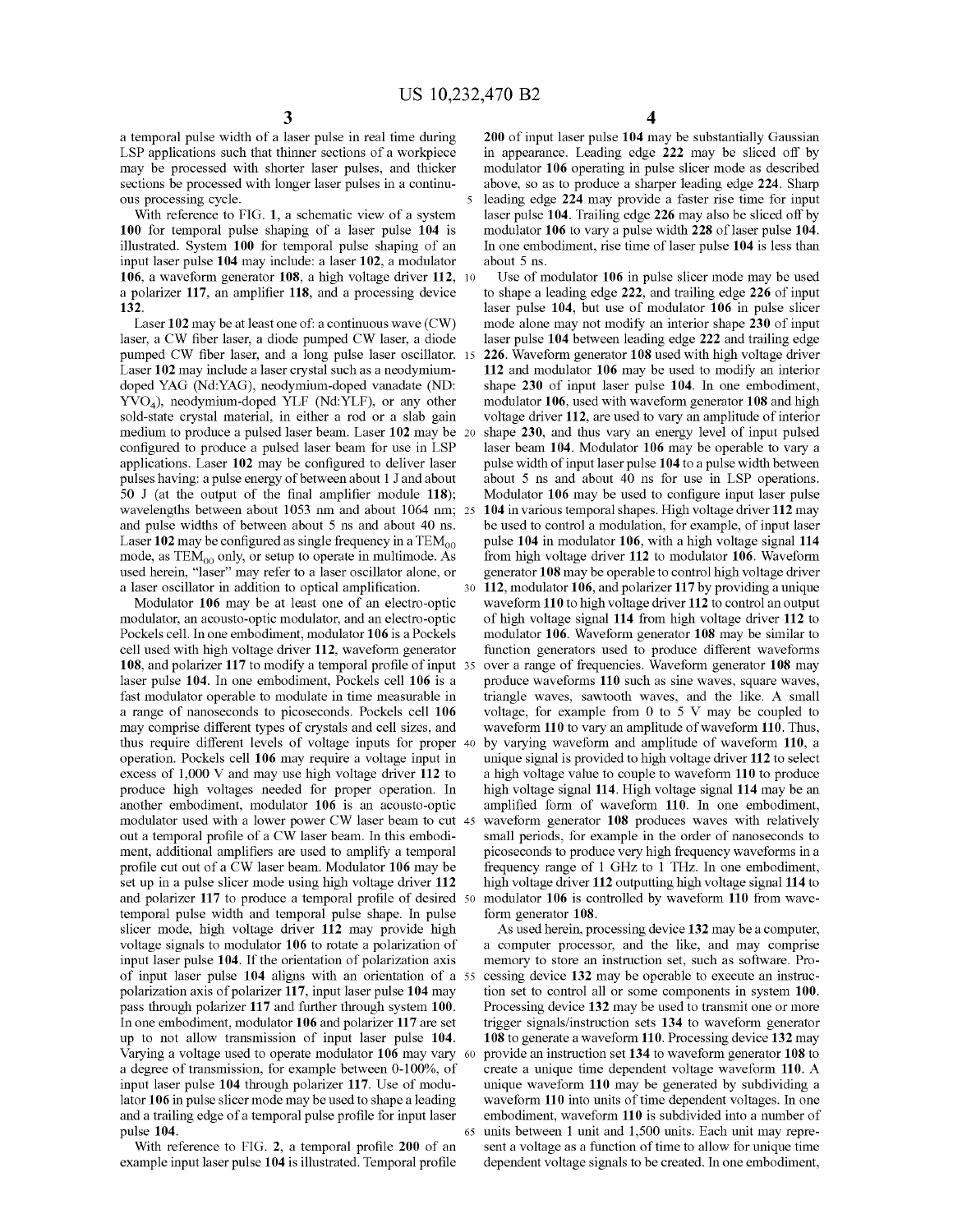processing device 132 may generate a unique time dependent voltage signal in lieu of waveform generator 108. Waveform output 110 may be used as an input for high voltage driver 112 to create a unique high voltage signal 114. A transmission amount of laser pulse 104 from modulator 106 through polarizer 117 may be customized depending on high voltage signal 114 received by modulator 106. Modulator 106 may allow for 0 to 100% transmission of input laser pulse 104 through modulator 106 and polarizer 117, thus shaping a temporal profile of input laser pulse 104. Pulse waveforms 110, that may be operable to produce desired temporal pulse shapes of input laser pulse 104 in modulator 106, may be preloaded into processing device 132, and selected as needed to produce desired temporal pulse shapes for LBI applications. Processing device 132 may be integrated into waveform generator 108, or processing device 132 may be remote from system 100, and operatively connected to waveform generator 108, for example, through trigger signal  $134$ /instruction set 134. In  $_{20}$ one embodiment, a user can program LSP processing instructions into processing device 132 for a workpiece of different thicknesses so that system 100 may provide an "on the fly" modification of a temporal profile for input laser pulse 104 to impart different magnitudes of residual stress, 25 and different depths of residual stress to a workpiece. In this embodiment, LSP is automated and does not require timely adjustments to the system to account for changes in magnitude, and depth of residuals stresses on areas of a workpiece of different thicknesses.

System 100 may further comprise one or more amplifiers 118 that may amplify a modulated laser pulse 116 output from modulator 106 and transmitted through polarizer 117. Amplifier 118 may amplify modulated laser pulse 116 and output an amplified, modulated laser pulse 120 such that 35 amplified, modulated laser pulse 120 may be used for a desired LSP application.

A temporal shape of an amplified, modulated laser pulse 120 may be modified by controlling a shape of modulated input laser pulse 116. A temporal shape of modulated laser 40 pulse 116 may result in further temporal variations in gain derived when modulated input laser pulse 116 passes through amplifier 118. A temporal variation of a gain superimposed on a temporal shape of modulated input laser pulse 116 may create a final temporal shape of amplified, modu-45 lated laser pulse 120. Various modifications in a temporal shape of amplified, modulated laser pulse 120 output from system 100 may be used to expand LSP applications.

In one embodiment, a temporal shape modification of amplified, modulated laser pulse 120, is a decrease in rise 50 time on a leading edge of amplified, modulated laser pulse 120. It may be advantageous to minimize a rise time on a leading edge of a laser pulse. A short rise time of less than about 5 ns on a leading edge of a laser pulse may prevent or postpone an occurrence of a dielectric breakdown in trans- 55 parent overlays used during LSP. By preventing or postponing dielectric breakdowns of transparent overlays, more laser beam energy from amplified, modulated laser pulse 120 may be injected into a target plasma before a dielectric breakdown of a transparent overlay. A dielectric breakdown 60 of a transparent overlay may block amplified, modulated laser pulse 120. Controlling a temporal shape of laser input pulse 104 may customize a leading edge rise time of amplified, modulated laser pulse 120. In one embodiment, temporal shaping of input laser pulse 104 to include more 65 energy in a leading edge, and less energy in a tail edge of input laser pulse 104, with a gain saturation of modulated

6

laser pulse 116 through amplifier 118, will decrease a leading edge rise time of amplified, modulated laser pulse 120.

With reference to FIG. 3, an example temporal profile of an amplified, modulated laser pulse 120 is illustrated. Temporal shape modification of amplified, modulated laser pulse 120, includes a single amplified, modulated laser pulse 120 output with a leading edge part 336 having a pulse width of about 20 ns and a trailing edge part 338 having a pulse width of about 10 ns with a brief nanosecond delay 340 between each pulse width. Previously, generation of two individual laser pulses each with a different pulse widths would have been required, with each pulse requiring a manual adjustment of an LSP system to set a pulse width for each pulse. System 100 may be operable to provide a single amplified modulated laser pulse 120 with a temporal pulse shape of varying pulse widths 336, 338 which may reduce time and costs associated with LSP applications.

FIG. 4 illustrates a flow chart of an example method 400 which may be used for temporal pulse shaping of a laser beam used in LSP of a workpiece. In one embodiment, method 400 includes: determining at least one of a desired magnitude of residual stress, and a desired depth of residual stress, at one or more locations on the workpiece, and selecting a pulse width and a temporal profile of a laser beam corresponding to the at least one of the desired magnitude of residual stress, and the desired depth of residual stress (401); generating a laser beam with a laser and inputting the laser beam into a modulator  $(403)$ ; generating a waveform from a waveform generator, wherein the waveform is based on selected pulse width and selected temporal profile (405); inputting the generated waveform into a high voltage driver to output a high voltage signal  $(407)$ ; inputting the high voltage signal into the modulator to modulate and shape a temporal profile of the laser beam with a polarizer based on the selected pulse width and the selected temporal profile (409); amplifying the modulated and shaped laser beam with an optical amplifier (411); delivering the amplified, modulated, and shaped laser beam to the one or more locations on the workpiece  $(413)$ ; and repeating steps 1-7 for each subsequent location on the workpiece.

The acts of method 400 may also be embedded on a tangible computer readable medium that may be executed by a computer or like processing device to provide one or more instructions to associated hardware for performing the acts of the method. For example, the act of generating a laser beam with a laser may be executed by a computer and like processing device with instructions sent to corresponding laser hardware to generate a laser beam.

Unless specifically stated to the contrary, the numerical parameters set forth in the specification, including the attached claims, are approximations that may vary depending on the desired properties sought to be obtained according to the exemplary embodiments. At the very least, and not as an attempt to limit the application of the doctrine of equivalents to the scope of the claims, each numerical parameter should at least be construed in light of the number of reported significant digits and by applying ordinary rounding techniques.

Notwithstanding that the numerical ranges and parameters setting forth the broad scope of the invention are approximations, the numerical values set forth in the specific examples are reported as precisely as possible. Any numerical value, however, inherently contains certain errors necessarily resulting from the standard deviation found in their respective testing measurements.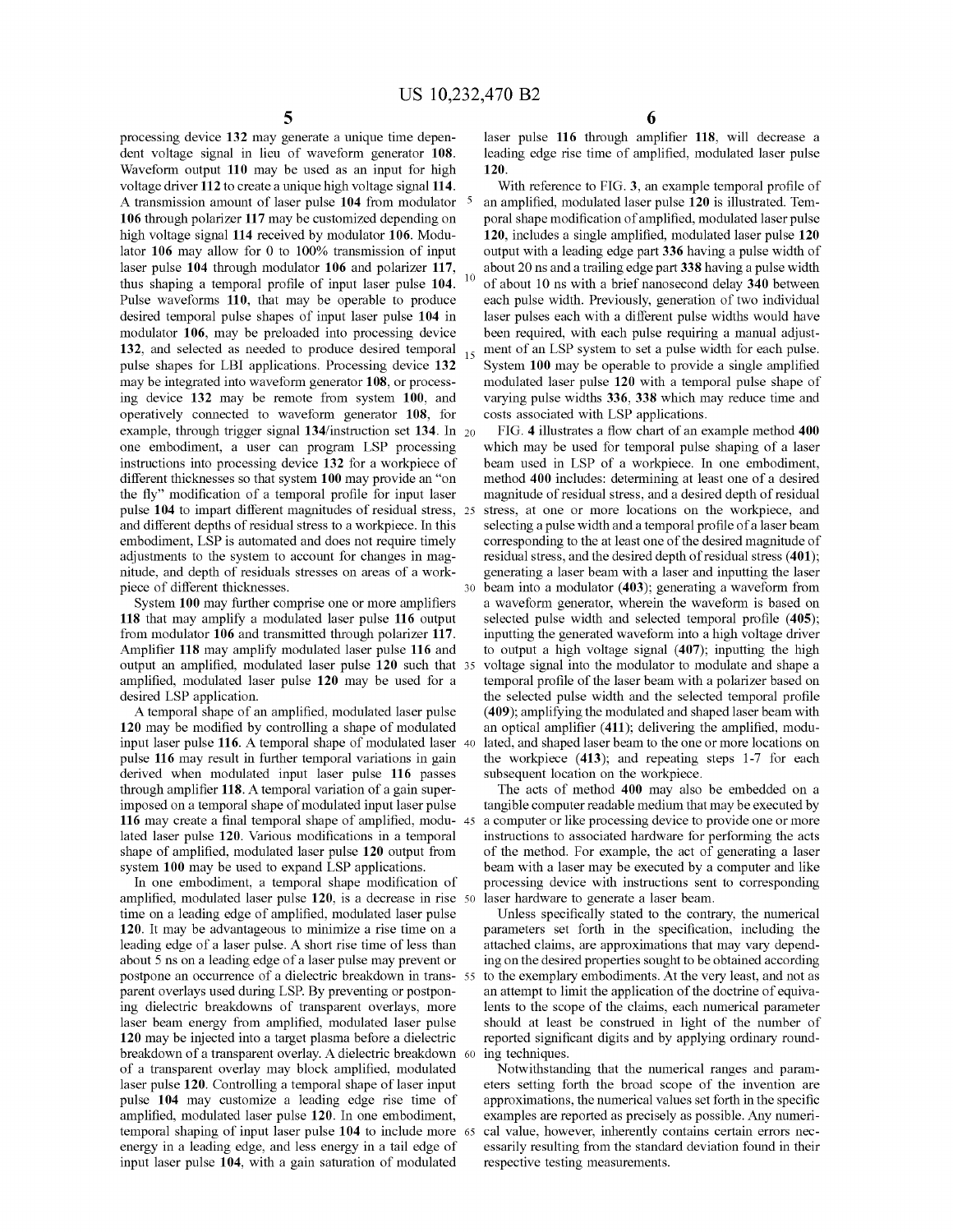Furthermore, while the systems, methods, and apparatuses have been illustrated by describing example embodiments, and while the example embodiments have been described and illustrated in considerable detail, it is not the intention of the applicants to restrict, or in any way limit, the 5 scope of the appended claims to such detail. It is, of course, not possible to describe every conceivable combination of components or methodologies for purposes of describing the systems, methods, and apparatuses. With the benefit of this application, additional advantages and modifications will 10 readily appear to those skilled in the art. Therefore, the invention, in its broader aspects, is not limited to the specific details and illustrative example and exemplary embodiments shown and described. Accordingly, departures may be made from such details without departing from the spirit or scope 15 of the general inventive concept. Thus, this application is intended to embrace alterations, modifications, and variations that fall within the scope of the appended claims. The preceding description is not meant to limit the scope of the invention. Rather, the scope of the invention is to be 20 determined by the appended claims and their equivalents.

As used in the specification and the claims, the singular forms "a," "an," and "the" include the plural. To the extent that the term "includes" or "including" is employed in the detailed description or the claims, it is intended to be 25 inclusive in a manner co-extensive with the term "comprising," as that term is interpreted when employed as a transitional word in a claim. Furthermore, to the extent that the term "or" is employed in the claims (e.g., A or B) it is intended to mean "A or B or both." When the applicants 30 intend to indicate "only A or B, but not both," then the term "only A or B but not both" will be employed. Similarly, when the applicants intend to indicate "one and only one" of A, B, or C, the applicants will employ the phrase "one and only one." Also, to the extent that the terms "in" or "into" are 35 used in the specification or the claims, it is intended to additionally mean "on" or "onto." To the extent that the term "selectively" is used in the specification or the claims, it is intended to refer to a condition of a component wherein a user of the apparatus may activate or deactivate the feature 40 or function of the component as is necessary or desired in use of the apparatus. To the extent that the term "operatively connected" is used in the specification or the claims, it is intended to mean that the identified components are connected in a way to perform a designated function. Finally, 45 where the term "about" is used in conjunction with a number, it is intended to include  $\pm 10\%$  of the number. In other words, "about 10" may mean from 9 to 11.

What is claims is:

- 1. A system comprising:
- a laser configured to generate a laser beam signal;
- a voltage driver configured to generate a temporal profile shaping signal;
- a modulator and a polarizer configured to cooperate to 55 modify a temporal profile of the laser beam signal based on the temporal profile shaping signal to generate a modified laser beam signal; and
- an amplifier configured to amplify the modified laser beam signal to generate an amplified modified laser 60 beam signal for laser shock peening of an article.

2. The system of claim 1, further comprising a waveform generator configured to generate the temporal profile shaping signal based on a control signal, wherein the control signal comprises parameters for modifying the temporal 65 profile of the laser beam signal, wherein the parameters comprise one of a rise time of a leading edge of the laser

beam signal, a fall time of the trailing edge of the laser beam signal, an amplitude of the laser beam signal and a combination thereof.

3. The system of claim 2, wherein the temporal profile shaping signal comprises a given waveform having one of a sin wave, a square wave, a triangle wave and a saw-tooth wave.

4. The system of claim 2, further comprising a processing device configured to generate the control signal to control a shape of the temporal profile of the laser beam signal corresponding to modifying the temporal profile of the laser beam signal.

5. The system of claim 2, wherein the modulator and the polarizer are configured to cooperate to modify the temporal profile of the laser beam signal by shaping one of the leading edge and the trailing edge of the laser beam signal.

6. The system of claim 5, wherein shaping the leading edge of the laser beam signal corresponds to adjusting a pulse width of the laser beam signal and comprises modifying a rise time of the leading edge of the laser beam signal from a given rise time value to another rise time value.

7. The system of claim 6, wherein the given rise time value is less than about 5 nanoseconds (ns).

8. The system of claim 5, wherein shaping the trailing edge of the laser beam signal corresponds to adjusting a pulse width of the laser beam signal and comprises modifying a fall time of the trailing edge of the laser beam signal from a given fall time value to another fall time value.

9. The system of claim 5, wherein shaping one of the leading edge and the trailing edge of the laser beam signal comprises rotating the laser beam signal in a second polarization direction of the polarizer relative to a first polarization direction of the polarizer such that transmitting the rotated laser beam signal through the polarizer modifies one of a rise time of the leading edge and a fall time of the trailing edge of the laser beam signal to generate the modified laser beam signal.

10. The system of claim 5, wherein the modulator and the polarizer are further configured to cooperate to modify the temporal profile of the laser beam signal further by modifying the amplitude of the laser beam signal.

11. The system of claim 6, wherein modifying the amplitude of the laser beam signal comprises rotating the laser beam signal in a second polarization direction of the polarizer relative to a first polarization direction of the polarizer such that transmitting the rotated laser beam signal through the polarizer modifies the amplitude of the rotated laser 50 beam signal, corresponding to adjusting an energy level of the laser beam signal, to generate the modified laser beam signal.

12. The system of claim 5, wherein modifying the temporal profile of the laser beam signal by shaping one of the leading edge and the trailing edge of the laser beam signal corresponds to adjusting a pulse width of the laser beam signal, wherein the pulse width of the laser beam signal is varied between about 5 nanoseconds (ns) and about 40 ns.

13. The system of claim 1, wherein the laser comprises one of: a continuous wave (CW) laser, a CW fiber laser, a diode pumped CW laser, a diode pumped CW fiber laser and a long pulse laser oscillator, and wherein the modulator comprises one of an electro-optic modulator, an acoustooptic modulator and an electro-optic Pockels cell.

14. The system of claim 1, wherein the laser beam signal corresponds to a pulsed laser beam signal and comprises a pulse of energy of between about 1 Joule (J) and 50 J, a